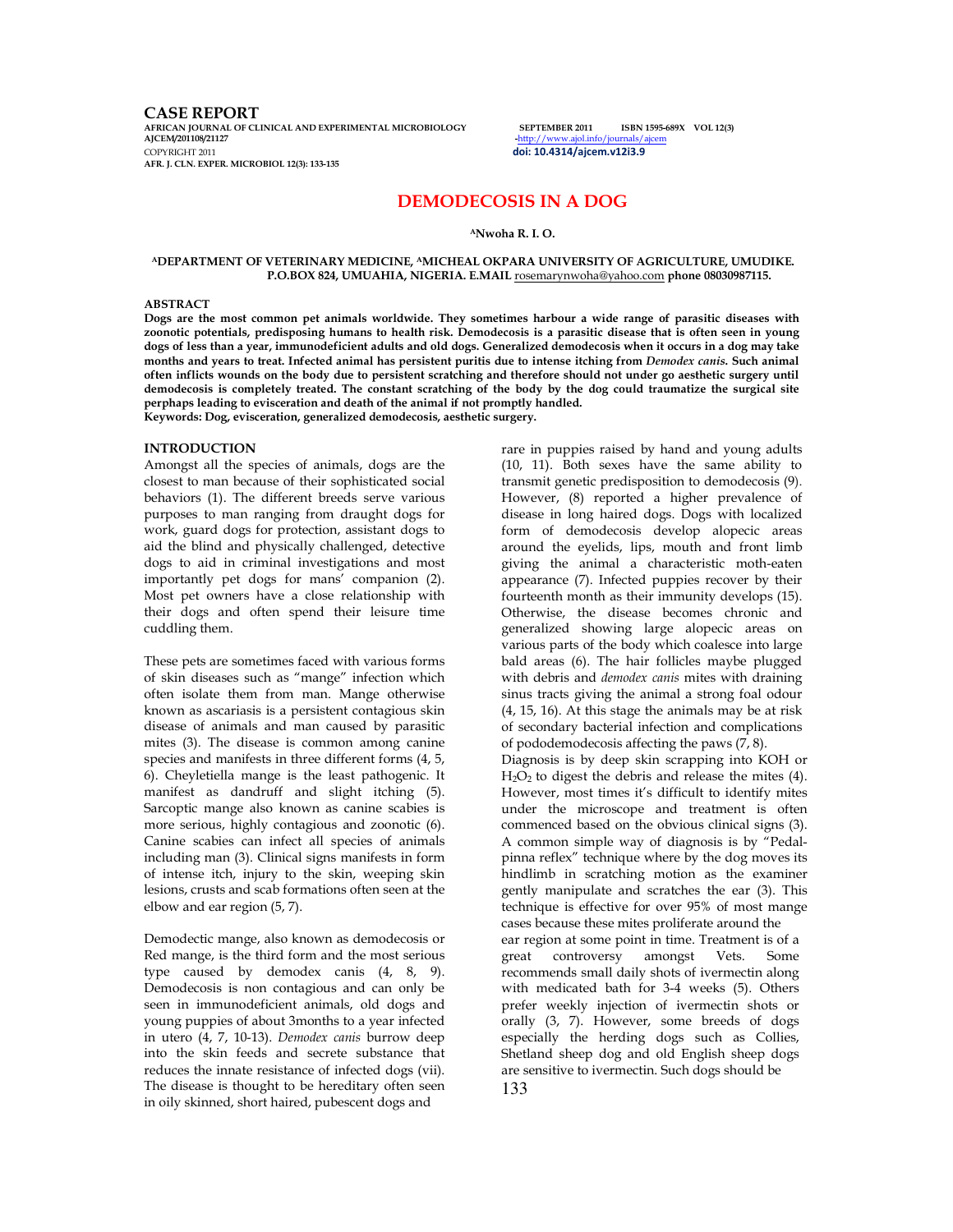treated with medicated sampoo containing benzylperoxide as the active ingredient. The hair should be first clipped off for ease of penetration into the skin. They may also be treated with multiple insecticide dips containing lyme sulfur, paramite such as dermisil which have been approved by FDA or mitaban bath. Mitaban dip should be avoided in young puppies because of its sedative effect (4, 5, 7). The use of hydrocodone in reliving the itching is also a bone of contention amongst vets. (15) disapproves its use perhaps because of its immunosuppressive effect which will have a negative effect in the recovery of the infected animal. (7) approves it use probably to relief the intense itching and scratching of the body. Newer methods of treatment include the use of interceptors, used in the treatment of heartworm. This method is rather expensive and tidous (7). FDA has recently approved the use of promeris a topical flea and tick medication for treatment of demodecosis (6). Some anecdotal reports claims the use of a mixture of two liters of seawater (salt water) in a half cut calabash and three fresh limes coated all over the affected areas and allowed for the day before rinsing cure mange. The procedure is to be repeated two to three times after which the animal recovers.

## CASE REPORT

 A six months old local breed of dog, weighing 8kg was presented on 12 th September 2010 for castration at the college of veterinary medicine Michael okpara

university of university umudike. Physically examination of the dog shows a case of generalized mange. The lesions were seen on the forelimb, under the neck, the dorsum, ventral abdomen, head and the lateral aspect of the shoulder just below the neck region. The lesions are somewhat circumscribed and spreading with reddish center and necrotic scabs at the periphery. The lesions under the neck region became clearer when the head was raised up. The temperature was 38.7oc, heart rate 120/min, pulse rate 110/ min. Skin scrapings were collected into a container with KOH. The sample was analyzed and demodex canis confirmed at the department of veterinary

parasitology through method described by (xvii). After clinical investigations were completed, the animal was castrated and sutured with unabsorbable catguz wire. The patient was given procaine penicillin injection at the dose of 10,000/iu and was discharged. The treatment for demodecosis commenced two days later. The animal was placed on weekly shots of ivermectin. A week later, the client brought the dog for treatment and it was discovered that the dog has loosen its stitches and there was accumulation of blood inside the wound. The wound was re sutured and treated along with ivermectin shot. Two weeks later, the client reported that he found the dog dead with some of its viscera outside.

# DISCUSSION/ CONCLUSION/ RECOMMENDATION

According to the case report, the demodecosis was observed in a 6 months old local breed of dog. This agrees with (4, 6, 10-13) who said that demodecosis is mainly seen in dogs of about 3 months to one year of age. This could be as a result of the fact that dogs within the age bracket still have juvenile immune system which is unable to produce specific and sufficient antibodies to clear the demodex canis mites (6, 14, and 18). The generalized demodecosis is in line with the findings of (6) that demodecosis could be localized or generalized as the case may be. The spreading and dissemination of the disease only confirms the inability of the immune system to checkmates and clear the infection (6). The described lesions on the body as circumscribed spreading with reddish center and necrotic periphery agrees with (4). He described the lesions as reddish hence the name red mange. The reddish lesions are thought to be due to intense itching from the mites and constant scratching of the affected areas by the dog and continuously inflicting fresh wounds on the areas. The temperature of 38.9oc, Heart rate of 120/ min and pulse rate of 110/min were all normal for the dog. Other workers on mange recorded similar observations. This could mean that mange is simply a skin disease with no systemic effect except perhaps in secondary bacteria infection (4).



Fig 1: Red mange lesions under





Fig 2: Red mange lesion on the Fig3: Red mange on the right hindlimb the neck region of a dog. upper fore limb of the dog. of the dog with draining sinus tracts giving the animal a strong foal odour.